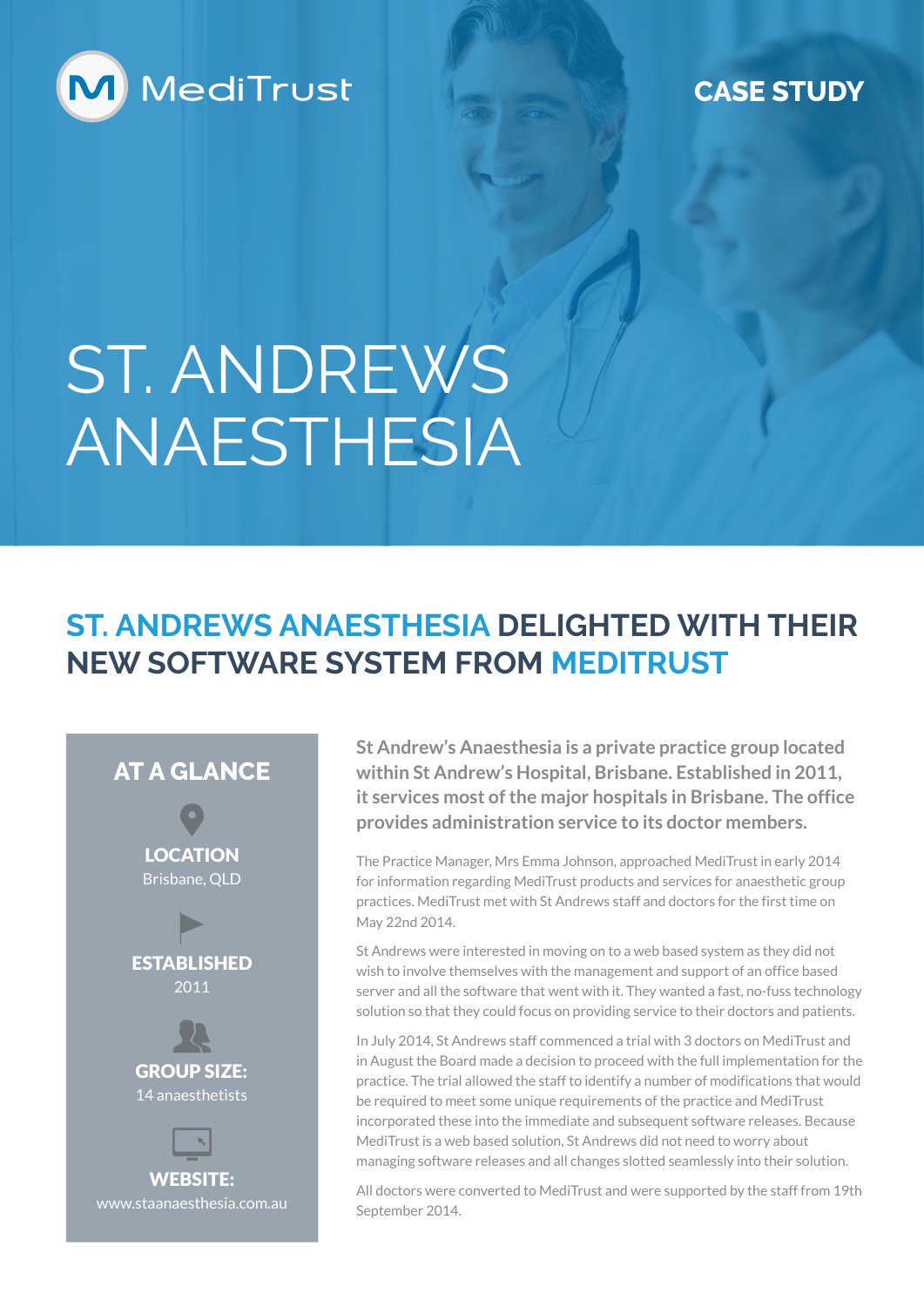

**St Andrews experienced an easy migration to the new system with full support at every stage of the process:** 

> *The change over process was extremely smooth. The MediTrust team were fantastic with their support not only during the change-over but throughout the year that we have been with them. All our doctors and admin staff are delighted with our new software system.*



**EMMA - PRACTICE MANAGER ST. ANDREWS ANAESTHESIA**

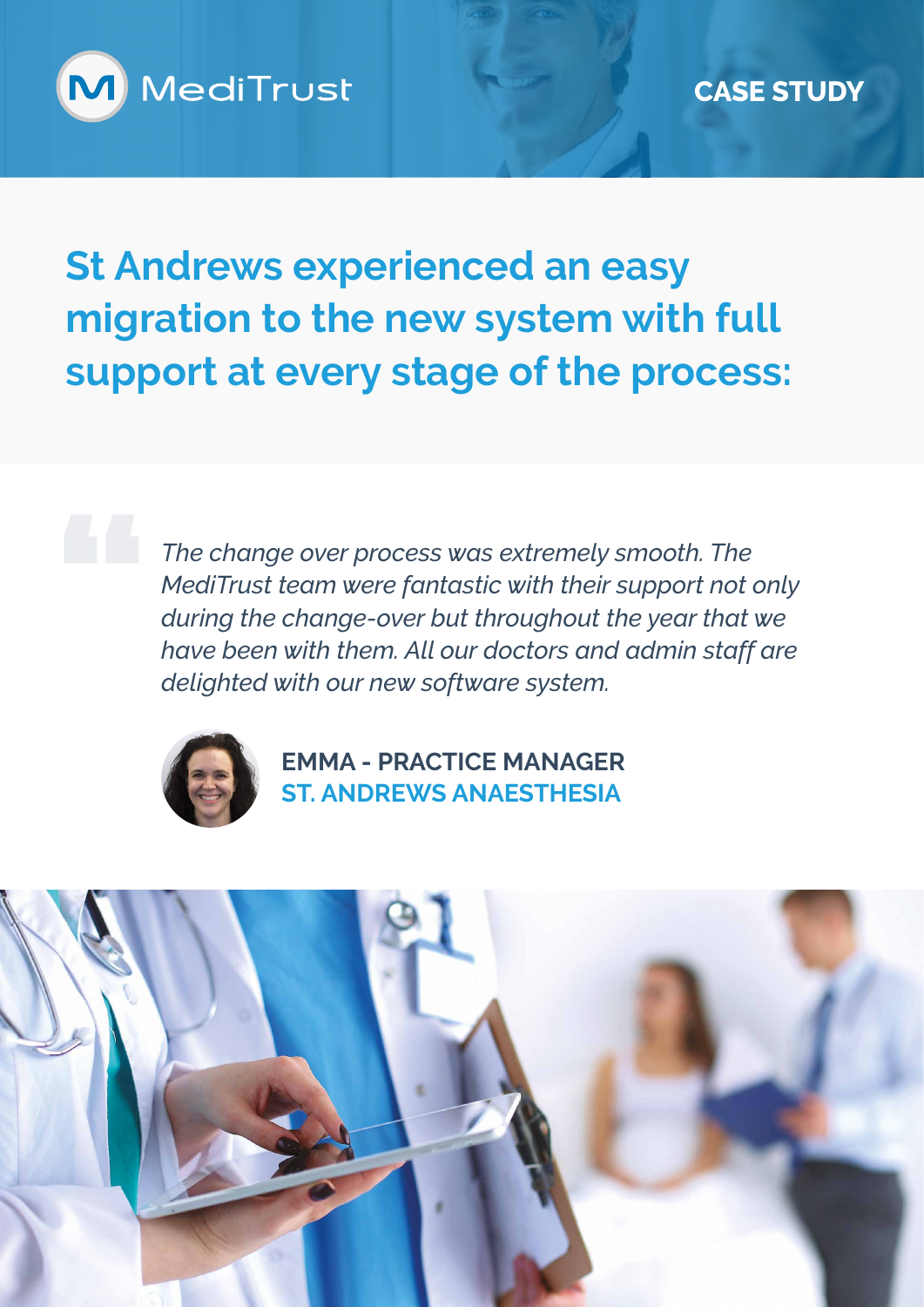

## **The Practice Manager describes some of the improvements St Andrews has been able to achieve since using MediTrust:**

#### **EASY DEBT COLLECTION**

*The debt collection process is a breeze. The built in alert system means we are notified on a daily basis of an outstanding account. The decrease in our outstanding debts has been significant. We currently have on average less than 2 outstanding accounts over 30 days per Anaesthetist.*

#### **GREAT FEATURES FOR INCREASED PRODUCTIVITY**

*Some of the other features have also streamlined our practice such as the ability to directly import theatre lists into MediTrust, the ability to SMS or email IFC's with patients consent reply via both of these methods and the colour coded calendar allows us at a glance to see the status of accounts, IFC's, consents, prepayment and so much more. We have been able to improve productivity due to these processes being so easy, effective and streamlined.*

#### **EXTENSIVE INVOICE OPTIONS**

*In the accounts module when invoicing, all of the rebate figures such as schedule fee, Gapcover rebate and patient out of pocket are shown. The options for invoicing are extensive allowing you to charge a set figure patient gap, maximum out of pocket, any RVG rate, own fee, add GST and the basics like Gapcover, bulk bill and schedule fee. This allows us to invoice confidently with ease, getting the best rebates for the patient while also adhering to the Anaesthetist's billing guidelines.*

*Since moving over to MediTrust we have not looked back. The program continues to grow and improve with each quarterly upgrade with all of our ideas and suggestions taken into account.*